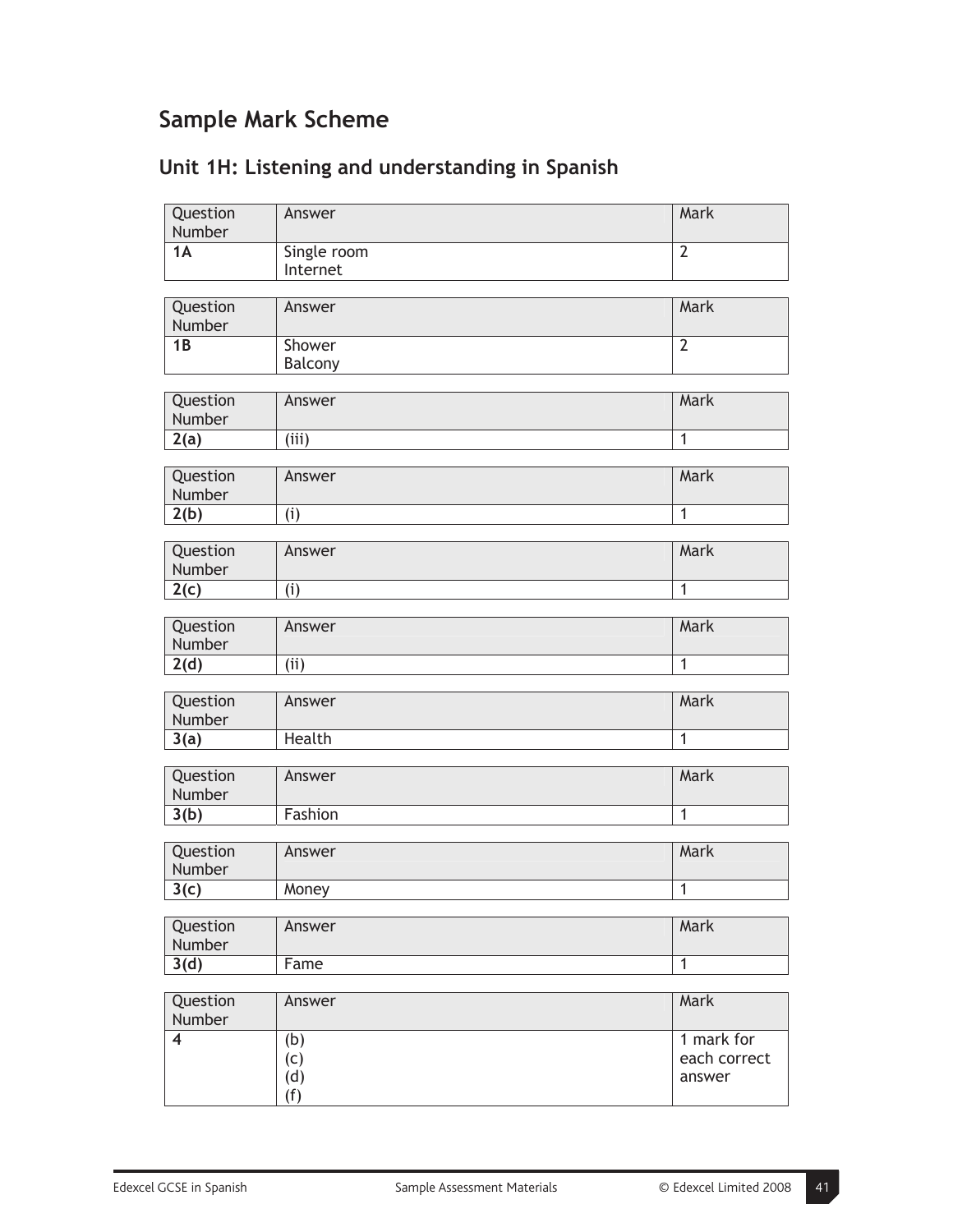| Question<br>Number | Answer       | Mark |
|--------------------|--------------|------|
| 5(a)               | Three months |      |

| Question<br>Number | Answer                                                                                                                                                                                                                                       | Mark |
|--------------------|----------------------------------------------------------------------------------------------------------------------------------------------------------------------------------------------------------------------------------------------|------|
| 5(b)               | Any 4 of the following:<br>It's quieter<br>No pollution/able to breathe fresh/pure air<br>No traffic noise<br>More contact with nature/wake up to birdsong<br>People speak to one another/speaks to neighbours<br>Local products: fresh food |      |

| Question<br>Number | Answer                                                                                                                            | Mark |
|--------------------|-----------------------------------------------------------------------------------------------------------------------------------|------|
| 5(c)               | Any 3 of the following:<br>Poor public transport (no train & few buses)<br>No hospitals<br>Not many schools<br>Lack of night life |      |

| Question<br>Number | Answer | Mark |
|--------------------|--------|------|
| 6(a)               | (i)    |      |

| Question<br>Number | Answer | Mark |
|--------------------|--------|------|
| 6(b)               | (iii)  |      |

| Question<br>Number | Answer | Mark |
|--------------------|--------|------|
| (C)<br>О           | (iii)  |      |

| Question<br>Number | Answer | Mark |
|--------------------|--------|------|
| 6(d)               | (1)    |      |

| Question<br>Number | Answer | Mark |
|--------------------|--------|------|
| 7(i)               | ∼      |      |

| Question<br>Number | Answer | Mark |
|--------------------|--------|------|
| 7(ii)              |        |      |

| Question<br>Number | Answer | Mark |
|--------------------|--------|------|
| 7(iii)             | -      |      |